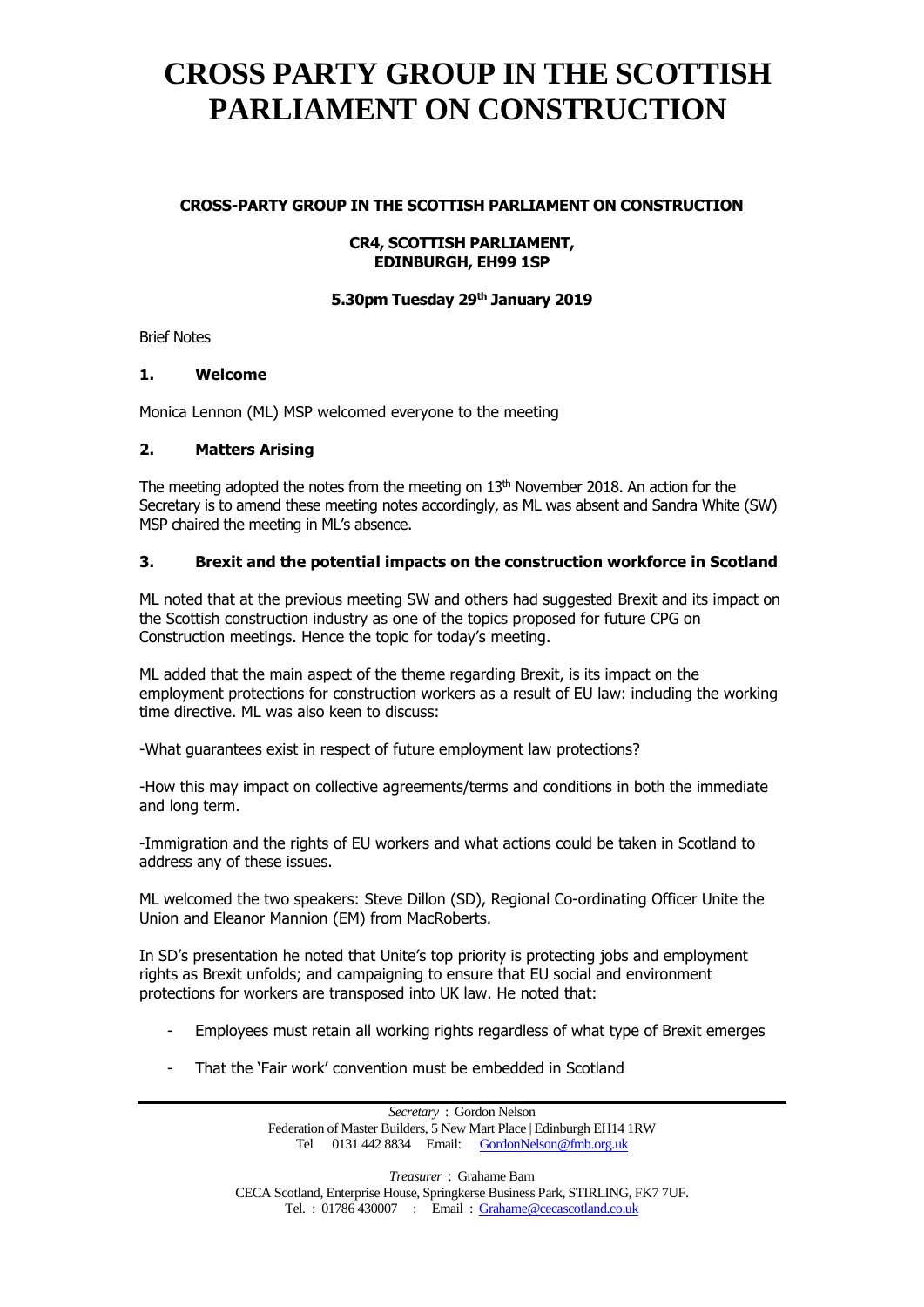- Employment law is a reserved matter but Unite supports the devolvement of employment law to Scotland
- Freedom of movement must continue after Brexit

EM noted in her presentation:

- The same rules and laws concerning employment law in the UK will apply the day after Brexit, just as they do so today. Indeed all EU legislation will be converted into UK law. This as per the EU Withdrawal Act.
- Following Brexit, the UK Government may choose to amend some EU legislation, whilst we don't know if any employment laws will be possible 'targets', there is the potential for employment law protections in the UK to be rolled back.
- Immigration. Following Brexit, EU workers will have to apply for settled status and a consideration for employers is what support they will be able to provide to EU workers.
- The MAC report's £30K salary threshold for migrant workers entering the UK. This has received criticism from industry.

Both presenters noted the constantly changing political landscape around Brexit, as we approach the date when article 50 is triggered (29<sup>th</sup> March 2019).

SW asked if there was any opportunity for the Scotland to circumvent any potential changes to EU law and immigration policy which the UK Government may legislate on. EM confirmed that as both are reserved matters, this is not possible.

ML thanked both presenters and there were questions and discussion concerning the fair work convention, culture change within the construction industry, British standards and EU standards, certification schemes in Scotland and licensing the UK construction industry. It was also noted that Brexit is a possible opportunity for the Scottish Government to review aspects of the EU procurement directive.

### **4. Inquiry into Scotland's Construction sector by [The Economy, Energy and Fair](https://www.parliament.scot/parliamentarybusiness/CurrentCommittees/economy-committee.aspx)  [Work Committee](https://www.parliament.scot/parliamentarybusiness/CurrentCommittees/economy-committee.aspx)**

ML confirmed that The Economy, Energy and Fair Work Committee is seeking views on the construction sector in Scotland. The remit of the inquiry is to understand the characteristics and challenges of Scotland's construction sector, to ensure the sector realises its full potential in contributing to a productive and inclusive Scottish economy. Specific areas of focus will include: economic impact; access to finance; skills; procurement; infrastructure investment; and innovation.

Cara Hilton (CH) had recently confirmed that Cross Party Groups (CPG's) can submit their own evidence to the inquiry. Gordon Nelson (GN) noted that he was preparing a response on behalf of the FMB and that other CPG members were preparing responses on behalf of their

> *Secretary* : Gordon Nelson Federation of Master Builders, 5 New Mart Place | Edinburgh EH14 1RW Tel 0131 442 8834 Email: [GordonNelson@fmb.org.uk](mailto:GordonNelson@fmb.org.uk)

*Treasurer* : Grahame Barn CECA Scotland, Enterprise House, Springkerse Business Park, STIRLING, FK7 7UF. Tel. : 01786 430007 : Email : [Grahame@cecascotland.co.uk](mailto:Grahame@cecascotland.co.uk)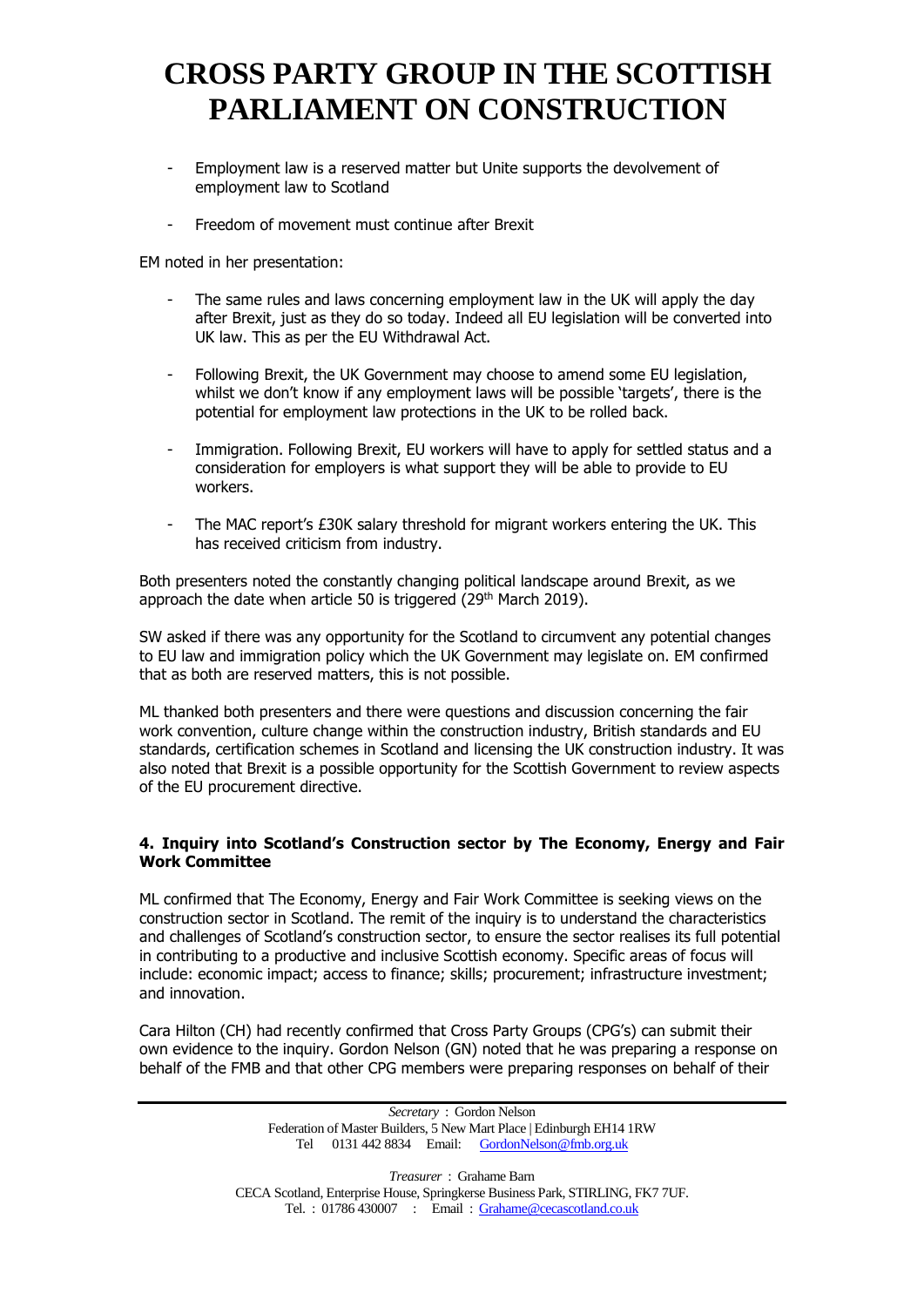own organisations. There was discussion about whether it would be practical for the CPG to submit a response given that CPG members cover a broad range of segments of the construction industry and agreeing on the final wording before the  $13<sup>th</sup>$  February deadline would be optimistic. Alexander Burnett (AB) MSP was of the view that individual responses should be submitted.

ML asked CH and GN to liaise with a view to submitting a generic response covering issues the CPG discusses and any burning issues.

## **Action: CH and GN to discuss**

## **5. Any Other Business**

(i). Steve Slessor (SS) asked if the CPG should promote its work via social media. ML agreed and asked SS to look into setting up a twitter account for the group.

## **Action. SS regarding twitter.**

(ii). SELECT on the regulation of electricians. GN noted an item from Alan Wilson of SELECT:

The Scottish Government has issued a "Call for Evidence" to consider the case for regulation and is seeking to gather evidence on the extent of substandard electrical installations in Scotland and the risks posed to the general public. This 'Call for Evidence' is an opportunity for the whole construction industry to send a clear message to the Scottish Government that action is required and that Regulation should be introduced.

People can participate by visiting: www.pyetait.com/Regulating-Electricians-in-Scotland. The closing date is 15th February 2019.

### **6. Date of Next Meeting**

Tbc.

*Treasurer* : Grahame Barn CECA Scotland, Enterprise House, Springkerse Business Park, STIRLING, FK7 7UF. Tel. : 01786 430007 : Email : [Grahame@cecascotland.co.uk](mailto:Grahame@cecascotland.co.uk)